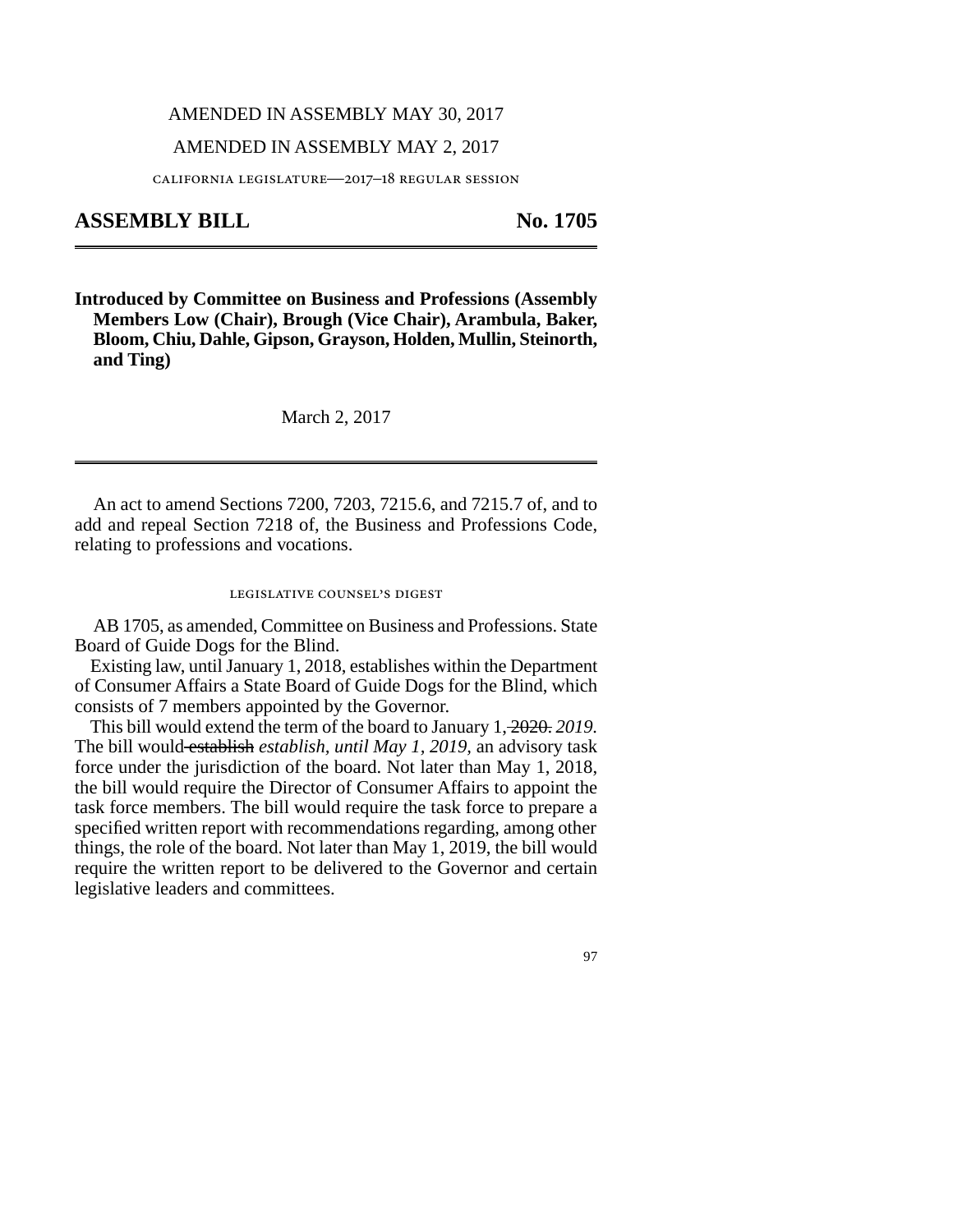Existing law requires the board to organize and elect from its membership a president, vice president, and secretary who shall hold office for one year or until the election and qualification of a successor.

This bill would eliminate the secretary position.

Existing law, until January 1, 2018, establishes a pilot project to provide an arbitration procedure for the purpose of resolving disputes between a guide dog user and a licensed guide dog school, as specified.

This bill would extend the operation of that pilot project to January 1, 2020. *2019.*

Existing law, until January 1, 2018, requires the board to prepare a factsheet regarding various functions of the board, to post that factsheet on its Internet Web site, and to provide copies to each of the licensed guide dog schools. Existing law, until January 1, 2018, also requires a licensed guide dog school to provide copies of the factsheet to every student receiving training from that school.

This bill would extend the operation of these factsheet provisions indefinitely.

Vote: majority. Appropriation: no. Fiscal committee: yes. State-mandated local program: no.

# *The people of the State of California do enact as follows:*

1 SECTION 1. Section 7200 of the Business and Professions 2 Code is amended to read:

- 3 7200. (a) There is in the Department of Consumer Affairs a
- 4 State Board of Guide Dogs for the Blind in whom enforcement of
- 5 this chapter is vested. The board shall consist of seven members
- line 6 appointed by the Governor. One member shall be the Director of
- 7 Rehabilitation or his or her designated representative. The
- 8 remaining members shall be persons who have shown a particular

line 9 interest in dealing with the problems of persons who are blind or

10 visually impaired and at least three of them shall be persons who

11 are blind or visually impaired who use guide dogs.

12 (b) This section shall remain in effect only until January  $1, \frac{2020}{3}$ ,

- 13 *2019*, and as of that date is repealed. Notwithstanding any other
- 14 law, the repeal of this section renders the board subject to review
- 15 by the appropriate policy committees of the Legislature.
- 16 SEC. 2. Section 7203 of the Business and Professions Code is 17 amended to read: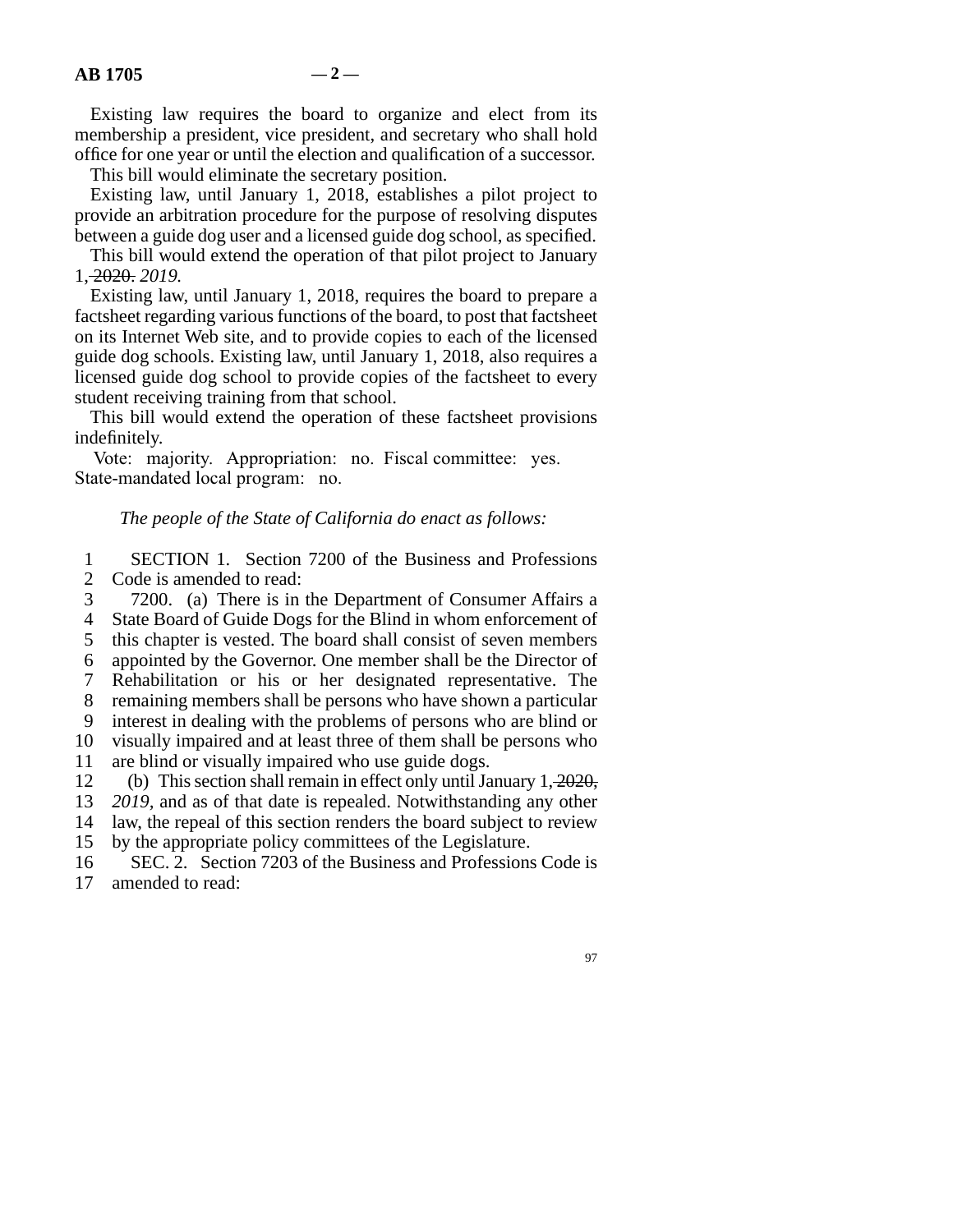1 7203. The board shall organize and elect from its membership 2 a president and vice president who shall hold office for one year<br>3 or until the election and qualification of a successor. or until the election and qualification of a successor.

4 SEC. 3. Section 7215.6 of the Business and Professions Code 5 is amended to read:

 line 6 7215.6. (a) In order to provide a procedure for the resolution line 7 of disputes between guide dog users and guide dog schools relating 8 to the continued physical custody and use of a guide dog, in all 9 cases except those in which the dog user is the unconditional legal 10 owner of the dog, the following arbitration procedure shall be 11 established as a pilot project.

12 (b) This procedure establishes an arbitration panel for the 13 settlement of disputes between a guide dog user and a licensed 14 guide dog school regarding the continued use of a guide dog by 15 the user in all cases except those in which the dog user is the 16 unconditional legal owner of the dog. The disputes that may be 17 subject to this procedure concern differences between the user and 18 school over whether or not a guide dog should continue to be used, 19 differences between the user and school regarding the treatment 20 of a dog by the user, and differences over whether or not a user 21 should continue to have custody of a dog pending investigation of 22 charges of abuse. It specifically does not address issues such as 23 admissions to schools, training practices, or other issues relating 24 to school standards. The board and its representative are not parties 25 to any dispute described in this section. to any dispute described in this section.

26 (c) The licensed guide dog schools in California and the board<br>27 shall provide to guide dog users graduating from guide dog shall provide to guide dog users graduating from guide dog 28 programs in these schools a new avenue for the resolution of 29 disputes that involve continued use of a guide dog, or the actual 30 physical custody of a guide dog. Guide dog users who are 31 dissatisfied with decisions of schools regarding continued use of 32 guide dogs may appeal to the board to convene an arbitration panel 33 composed of all of the following:

34 (1) One person designated by the guide dog user.

35 (2) One person designated by the licensed guide dog school.

36 (3) A representative of the board who shall coordinate the 37 activities of the panel and serve as chair.

38 (d) If the guide dog user or guide dog school wishes to utilize

39 the arbitration panel, this must be stated in writing to the board.

40 The findings and decision of the arbitration panel shall be final

97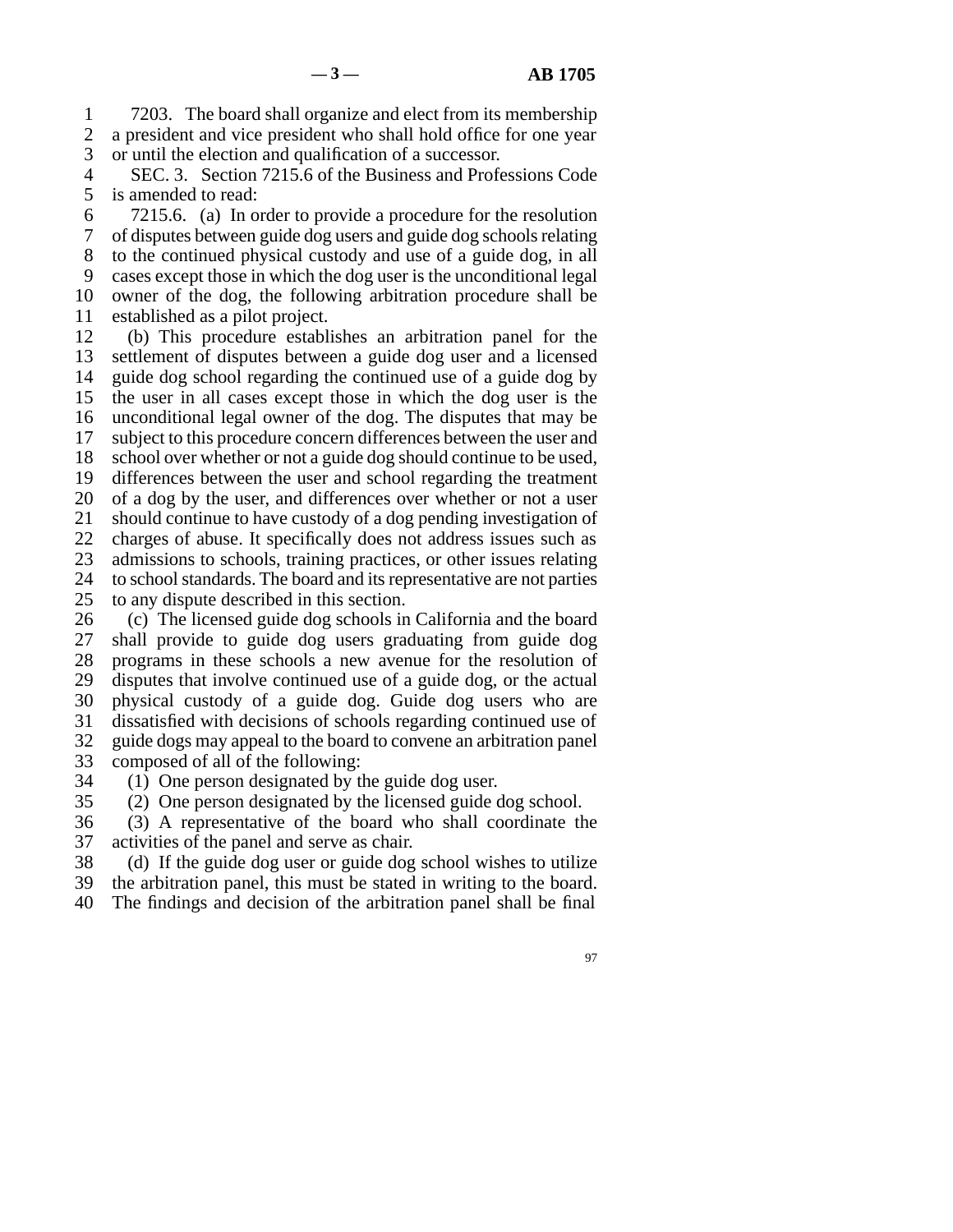line 1 and binding. By voluntarily agreeing to having a dispute resolved 2 by the arbitration panel and subject to its procedures, each party<br>3 to the dispute shall waive any right for subsequent judicial review.

to the dispute shall waive any right for subsequent judicial review. line 4 (e) (1) A licensed guide dog school that fails to comply with

5 any provision of this section shall automatically be subject to a

6 penalty of two hundred fifty dollars  $(\$250)$  per day for each day

line 7 in which a violation occurs. The penalty shall be paid to the board.

8 The license of a guide dog school shall not be renewed until all

9 penalties have been paid.

10 (2) The penalty shall be assessed without advance hearing, but 11 the licensee may apply to the board for a hearing on the issue of 12 whether the penalty should be modified or set aside. This 13 application shall be in writing and shall be received by the board 14 within 30 days after service of notice of the penalty. Upon receipt 15 of this written request, the board shall set the matter for hearing 16 within 60 days.

17 (f) As a general rule, custody of the guide dog shall remain with 18 the guide dog user pending a resolution by the arbitration panel. 19 In circumstances where the immediate health and safety of the 20 guide dog user or guide dog is threatened, the licensed school may 21 take custody of the dog at once. However, if the dog is removed 22 from the user's custody without the user's concurrence, the school 23 shall provide to the board the evidence that caused this action to 24 be taken at once and without fail; and within five calendar days a<br>25 special committee of two members of the board shall make a special committee of two members of the board shall make a 26 determination regarding custody of the dog pending hearing by 27 the arbitration panel. 28 (g) (1) The arbitration panel shall decide the best means to

29 determine final resolution in each case. This shall include, but is 30 not limited to, a hearing of the matter before the arbitration panel 31 at the request of either party to the dispute, an opportunity for each 32 party in the dispute to make presentations before the arbitration 33 panel, examination of the written record, or any other inquiry as 34 will best reveal the facts of the disputes. In any case, the panel 35 shall make its findings and complete its examination within 45 36 calendar days of the date of filing the request for arbitration, and 37 a decision shall be rendered within 10 calendar days of the 38 examination.

39 (2) All arbitration hearings shall be held at sites convenient to 40 the parties and with a view to minimizing costs. Each party to the

97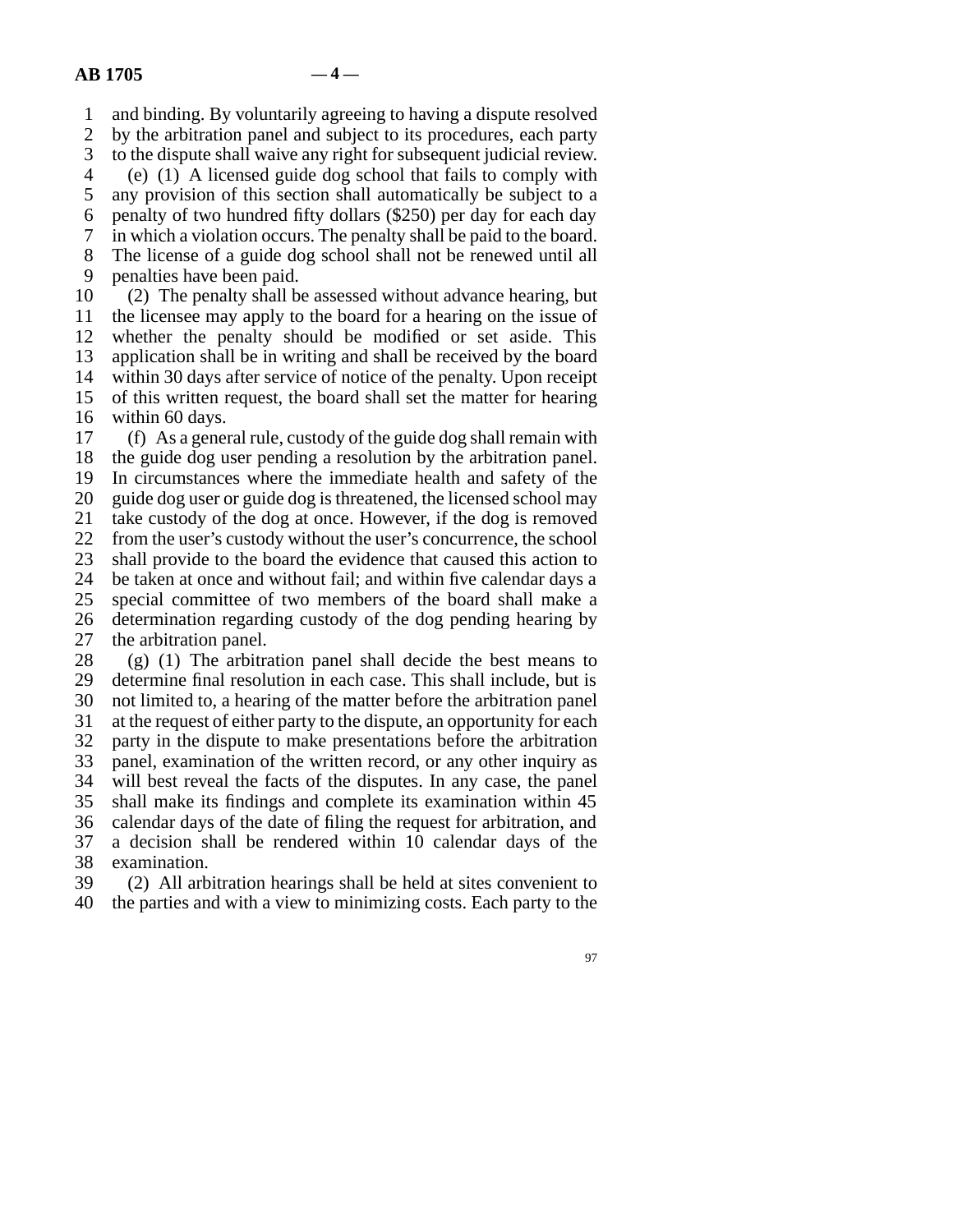- line 1 arbitration shall bear its own costs, except that the arbitration panel,
- 2 by unanimous agreement, may modify this arrangement.
- 3 (h) The board may study the effectiveness of the arbitration
- 4 panel pilot project in expediting resolution and reducing conflict
- 5 in disputes between guide dog users and guide dog schools and 6 may share its findings with the Legislature upon request.
- 7 (i) This section shall remain in effect only until January  $1, \frac{2020}{3}$ , 8 *2019*, and as of that date is repealed.
- 9 SEC. 4. Section 7215.7 of the Business and Professions Code 10 is amended to read:
- 11 7215.7. (a) The board shall prepare a factsheet that shall 12 contain all of the following:
- 
- 13 (1) A description of the purposes served by the board.<br>14 (2) A description of the board's role in assisting guide d  $\lambda$  (2) A description of the board's role in assisting guide dog users 15 who are victims of alleged guide dog discrimination.
- 16 (3) A description of the board's arbitration procedure under 17 Section 7215.6.
- 18 (b) The board shall post the factsheet on its Internet Web site 19 and provide copies to each guide dog school licensed pursuant to 20 this chapter. A school licensed under this chapter shall provide a
- 21 copy of the factsheet to every student receiving training from that
- $\begin{array}{cc} 22 & \text{school.} \\ 23 & \text{SEC.} \end{array}$ SEC. 5. Section 7218 is added to the Business and Professions
- 24 Code, to read:<br>25 7218. (a) 7218. (a) An advisory task force is hereby established under 26 the jurisdiction of the board. Not later than May 1, 2018, the 27 Director of Consumer Affairs shall appoint the members of the
- 28 task force.
- 29 (b) The task force shall prepare a written report with 30 recommendations on the role and the mission of the board and if 31 there is a continued need for the regulation of guide dog schools,
- 32 guide dog trainers, and fundraising programs.
- 33 (c) (1) Not later than May 1, 2019, the written report shall be
- 34 delivered to the Governor, the Senate Committee on Rules, the
- 35 Speaker of the Assembly, the Assembly Committee on Business
- 36 and Professions, and the Senate Committee on Business,
- 37 Professions and Economic Development.
- 38 (2) The report shall be submitted in compliance with Section
- 39 9795 of the Government Code.